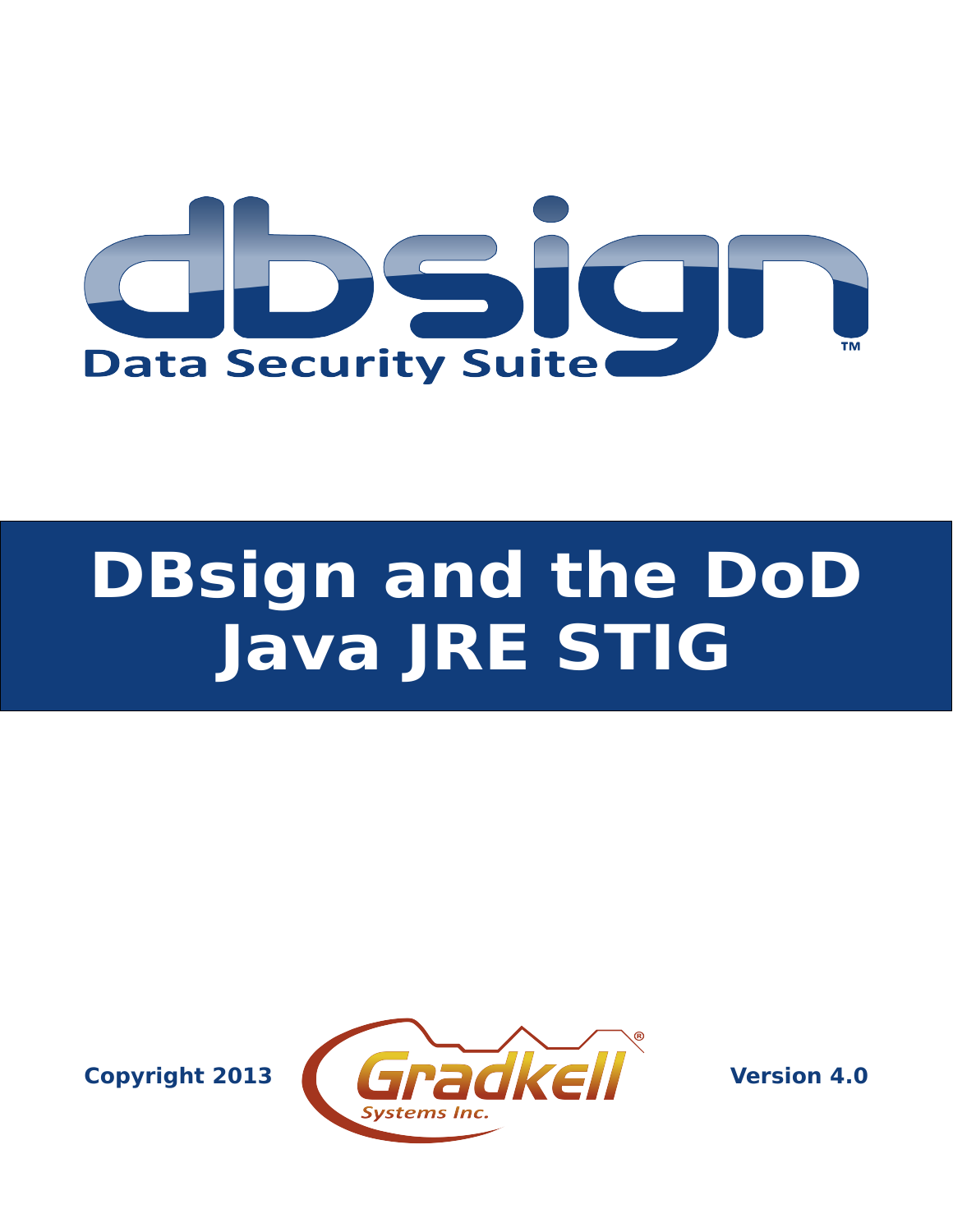#### **Copyright Notice:**

The DBsign and the DoD Java JRE STIG has a copyright of 2000-2013 by Gradkell Computers, Inc. This work contains proprietary information of Gradkell Systems, Inc. and Gradkell Computers, Inc. Distribution is limited to authorized licensees of Gradkell Systems, Inc. Any unauthorized reproduction or distribution of this document is strictly prohibited. DBsign® is a registered trademark of Gradkell Computers, Inc. Other registered trademarks used within this document are the registered trademarks of their respective companies.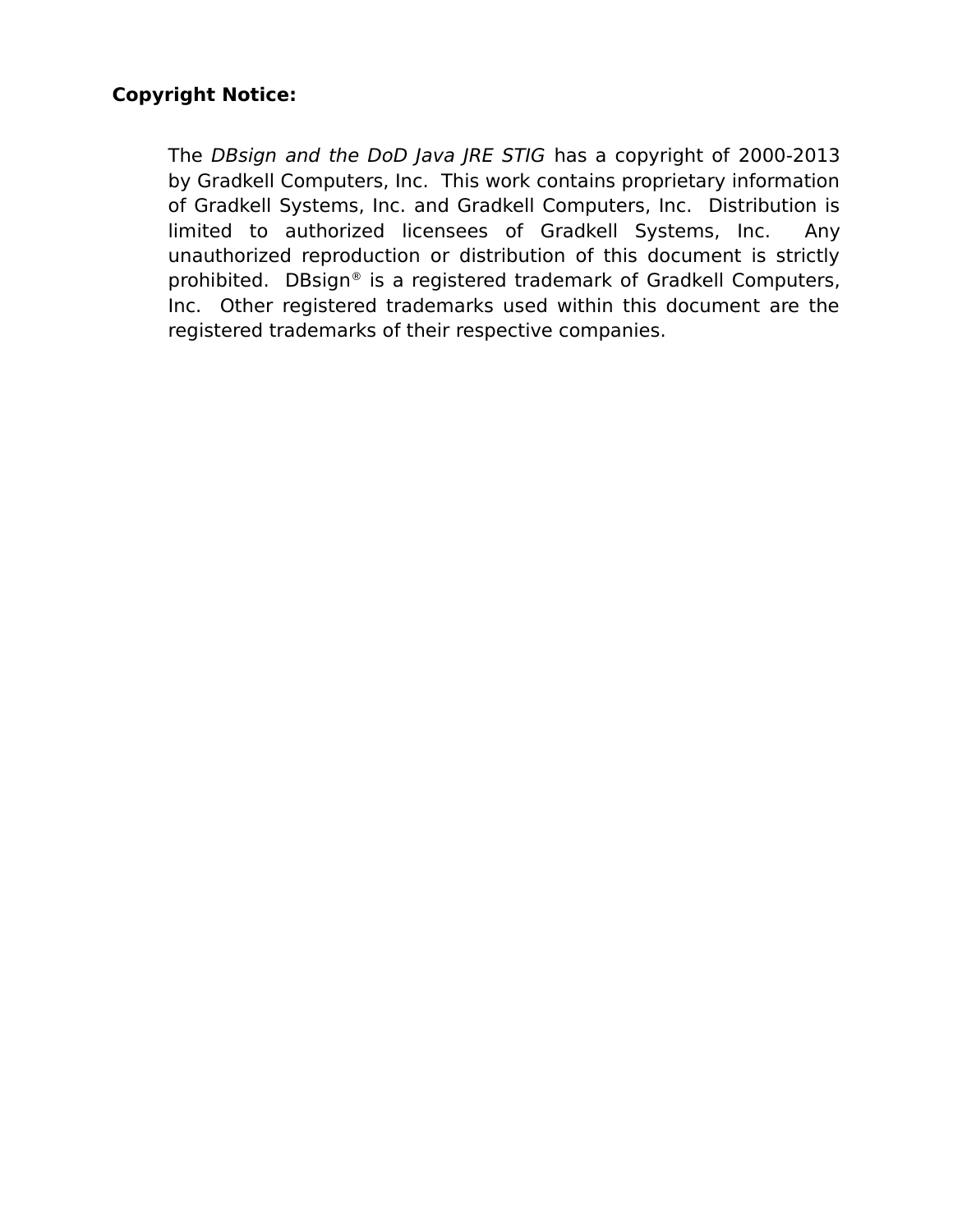# **Table of Contents**

| 2.1 Protection Against Publishers Whose Identity Cannot Be Validated4 |  |
|-----------------------------------------------------------------------|--|
|                                                                       |  |
|                                                                       |  |
|                                                                       |  |
|                                                                       |  |
|                                                                       |  |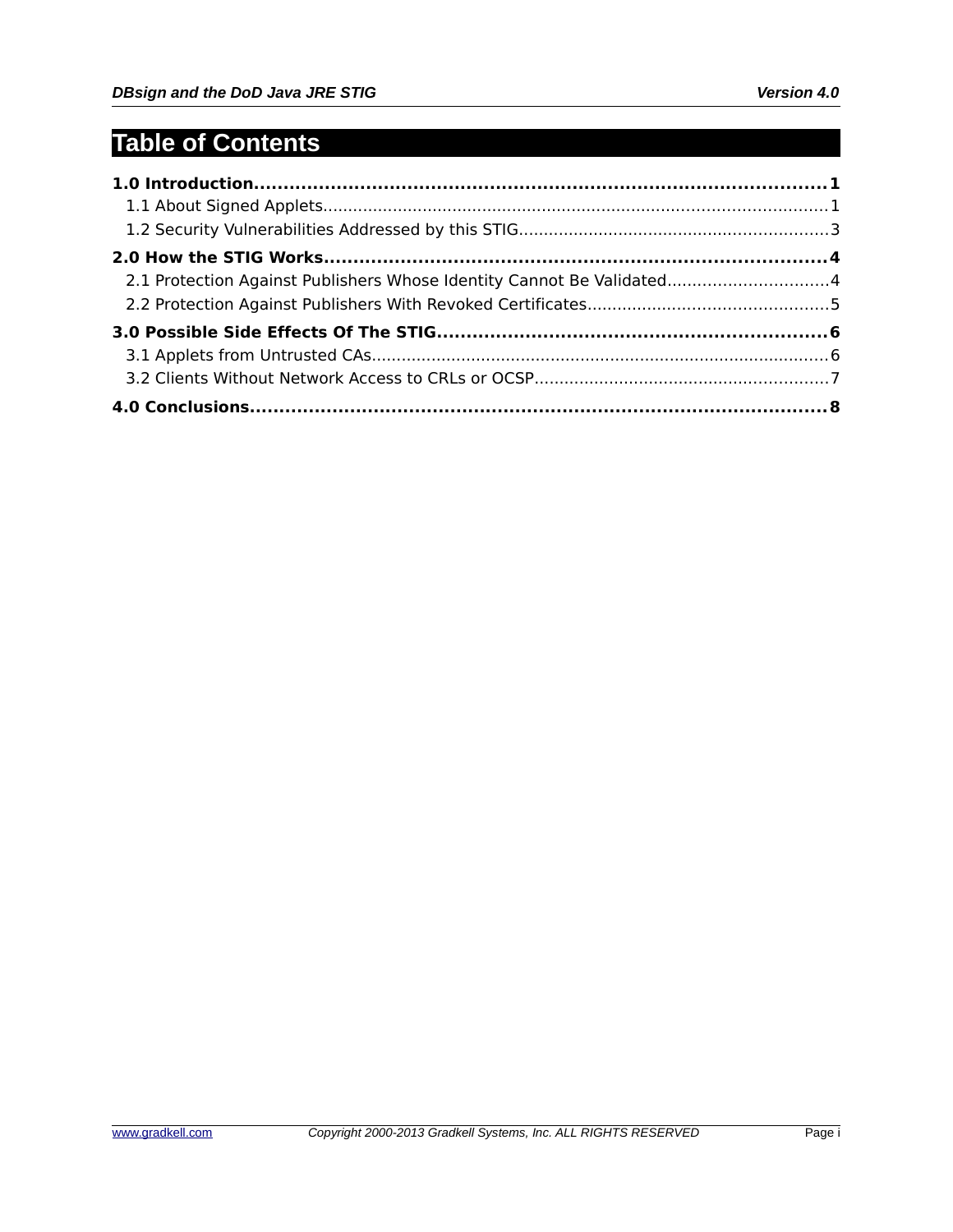## **1.0 Introduction**

On March 27th, 2013, DoD issued the "Java Runtime Environment 6 STIG Version 1" and the "Java Runtime Environment 7 STIG Version 1"[1](#page-3-0) to restrict DoD users from running signed applets which were signed by code signing certificates that are not already trusted by the JRE.

This document explains signed applet security and the security vulnerabilities that are addressed by this STIG. It also explains how the STIG works and its impact on the use of signed applets such as the DBsign Universal Web Signer (UWS) in browser based web applications.

#### *1.1 About Signed Applets*

Although browsers can use cryptography and smart cards for SSL/HTTPS connections, they do not provide the ability to digitally sign documents or application data. Plug-ins, Active-X controls, add-ons, extensions, and applets are some of the mechanisms to extend the functionality of web browsers. DBsign uses Java applets to extend the browser because applets work in many browsers and operating systems and can handle both 32 bit and 64 bit environments.

By default, Java applets are not "trusted", so they execute in a "sandbox" where they cannot access data on the host computer. If an applet is digitally signed, then their origin is known and users can make a decision as to whether or not they trust the publisher of that applet. If signed applets are trusted, then they do not run in the Java "sandbox" and can get access to the host computer. Since DBsign needs to interact with operating system certificate stores and smart cards, the DBsign Universal Web Signer applet is signed with Gradkell's code signing certificate. This allows users to know that the applet was published by Gradkell and has not been altered. With this knowledge a user can safely trust the DBsign UWS applet to execute on their system.

The Java Runtime Environment (JRE) maintains a list of trusted certificate authorities that issue code signing certificates to organizations like Gradkell. If an applet was published using a trusted

<span id="page-3-0"></span><sup>1</sup> STIG is available at [http://iase.disa.mil/stigs/app\\_security/app\\_sec/app\\_sec.html#JRE](http://iase.disa.mil/stigs/app_security/app_sec/app_sec.html#JRE)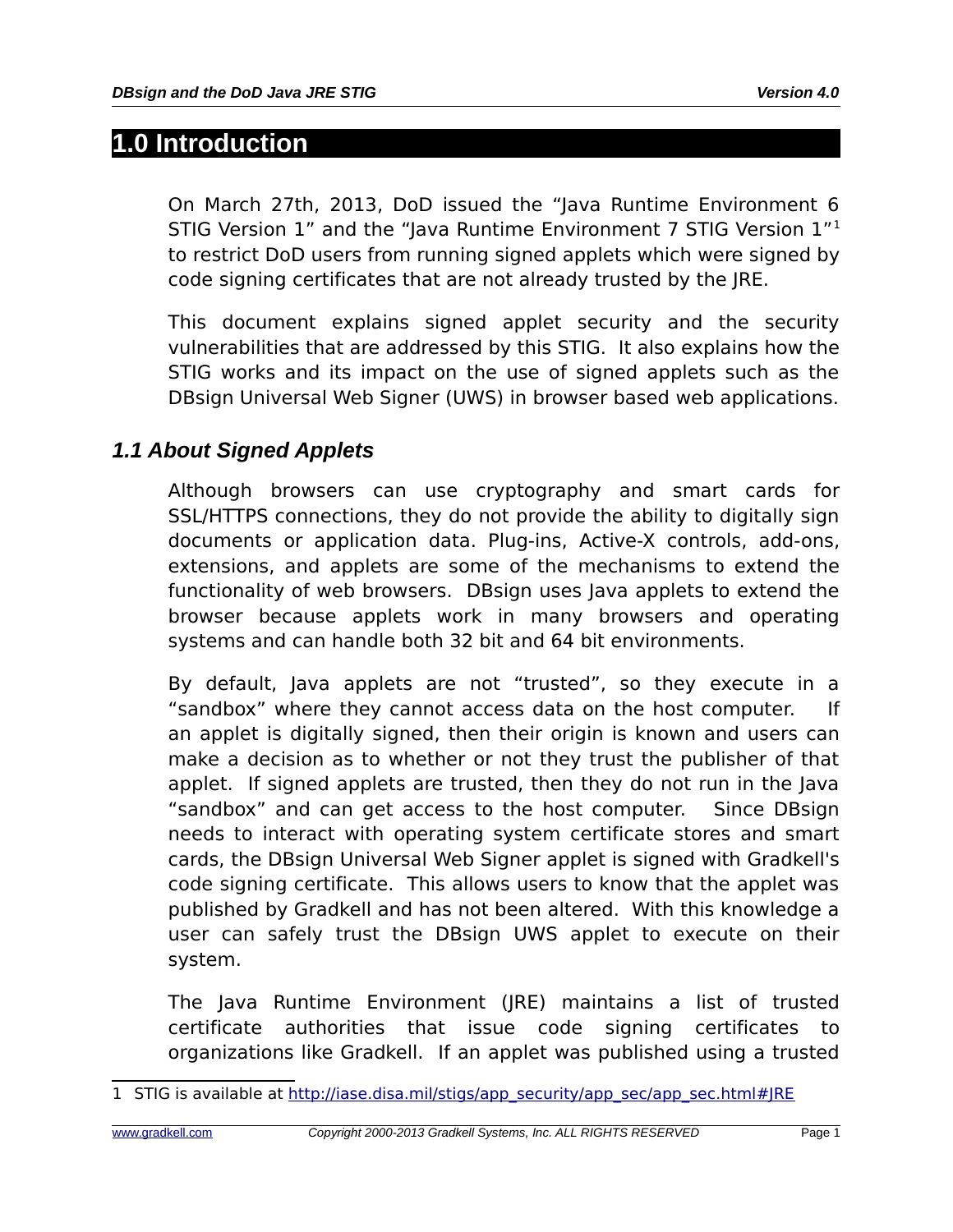code signing certificate, the JRE will indicate to the user that the publisher's identity has been successfully validated. This, however, does not necessarily mean that the user should trust the publisher. Because of this, the JRE will prompt the user for permission to execute the signed applet with a dialog such as one of the following. $2$ 

| Security Information |                                                                                                                                                                                                                                 |
|----------------------|---------------------------------------------------------------------------------------------------------------------------------------------------------------------------------------------------------------------------------|
|                      | The application's digital signature has been verified.<br>Do you want to run the application?                                                                                                                                   |
| Name:<br>Publisher:  | <b>DBsignUWS</b><br>Gradkell Systems, Inc.                                                                                                                                                                                      |
| From:                | https://dbsdemo.gradkell.com<br>Always trust content from this publ                                                                                                                                                             |
|                      | Cancel<br>Run                                                                                                                                                                                                                   |
|                      | This application will run with unrestricted access which may put<br>your personal information at risk. The publisher's identity has been<br>More Information<br>verified. Run this application only if you trust the publisher. |

<span id="page-4-0"></span><sup>2</sup> Note that on the Java 6 the "Always trust content from this publisher" option is selected by default and not Java 7 it is not.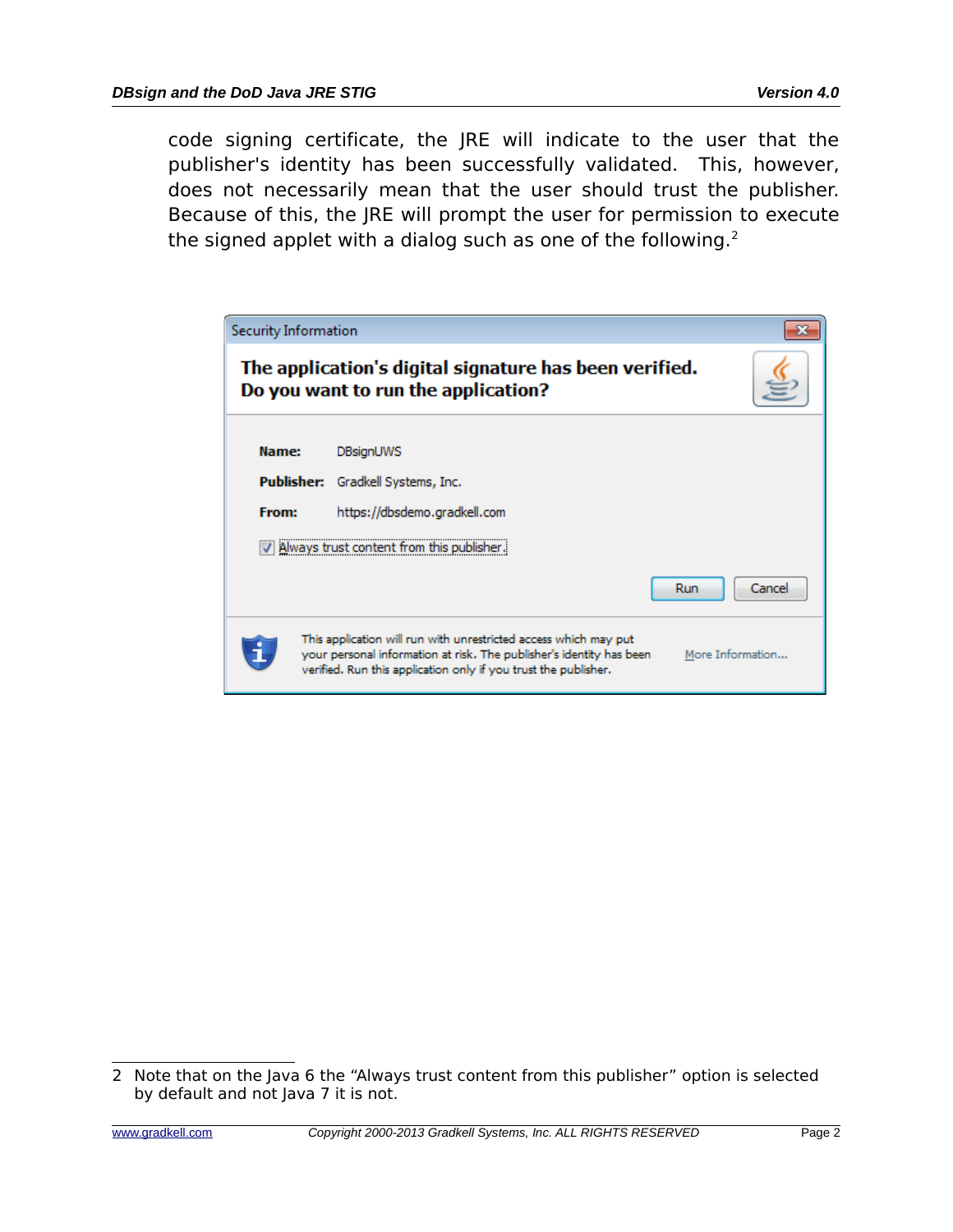| Do you want to run this application?                                                                                                                                      |                  |            |                              |  |  |  |  |
|---------------------------------------------------------------------------------------------------------------------------------------------------------------------------|------------------|------------|------------------------------|--|--|--|--|
|                                                                                                                                                                           |                  | Name:      | <b>DBsignUWS</b>             |  |  |  |  |
|                                                                                                                                                                           |                  | Publisher: | Gradkell Systems, Inc.       |  |  |  |  |
|                                                                                                                                                                           |                  | From:      | https://dbsdemo.gradkell.com |  |  |  |  |
| This application will run with unrestricted access which may put your computer and<br>personal information at risk. Run this application only if you trust the publisher. |                  |            |                              |  |  |  |  |
| Always trust content from this publisher                                                                                                                                  |                  |            |                              |  |  |  |  |
|                                                                                                                                                                           | More Information |            | Cancel                       |  |  |  |  |

If the publisher's identity could not be validated, the default behavior or the JRE is to notify the user of this fact and to prompt the user as to whether or not to execute the signed applet anyway.

#### *1.2 Security Vulnerabilities Addressed by this STIG*

Many times users do not read security warning prompts like those shown above and will just click "Run" in an attempt to make the system work. This can lead to users making bad trust decisions and trusting a signed applet from a malicious publisher whose identity cannot be validated.

To protect DoD systems from this vulnerability, the Java JRE STIG disables the ability of the user to execute signed applets from a publisher whose identity cannot be validated.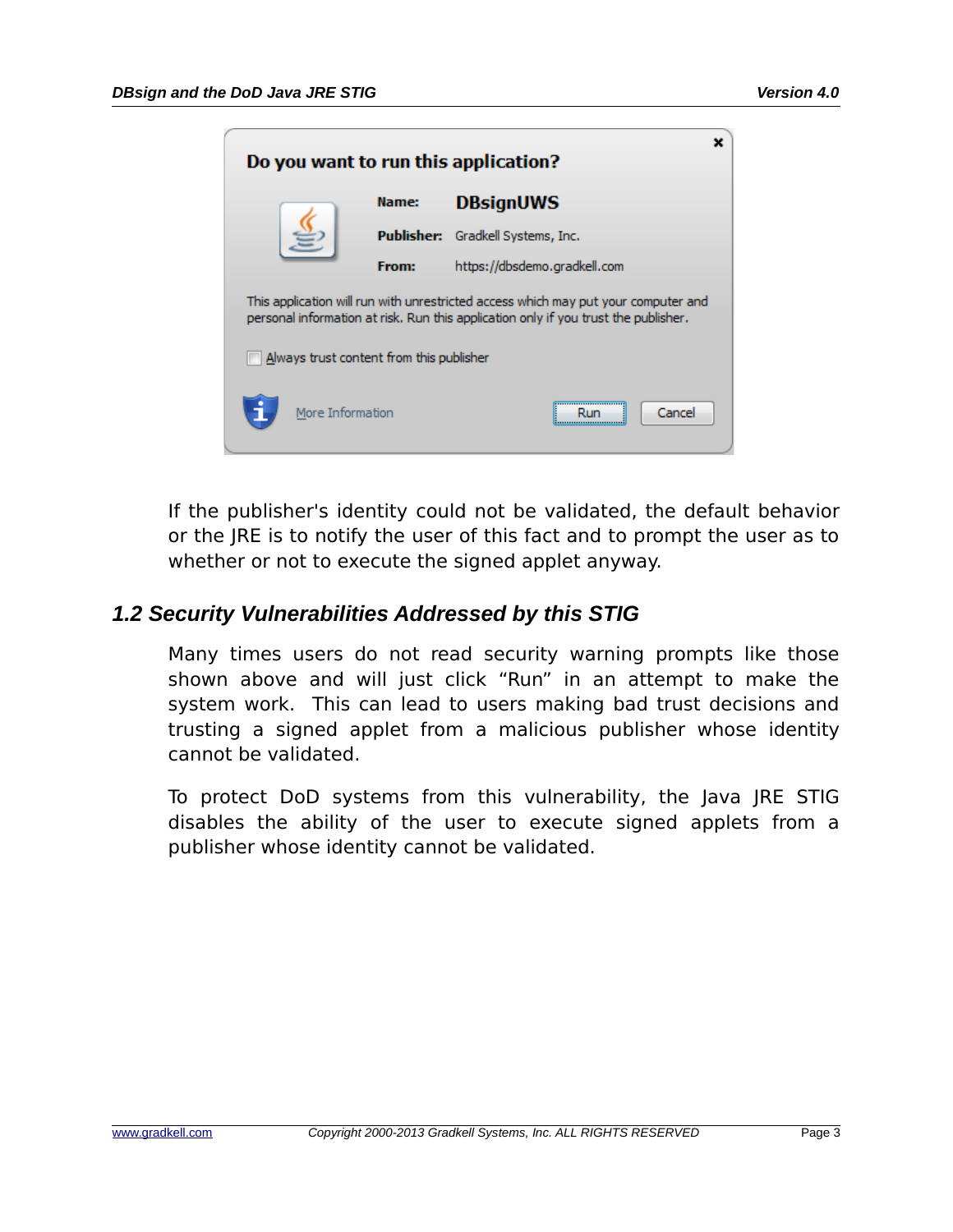## **2.0 How the STIG Works**

The STIG effects two files in the JRE's lib directory: deployment.config and deployment.properties. These files control control some of the security settings of the JRE and prevent end users from changing those settings in the Java Control Panel. These settings and apply to all users of the JRE on the computer.

The deployment.config file simply tells the JRE where to find the deployment.properties file and what to do if it doesn't exist. The STIG specifies that the deployment.properties should be in the JRE's lib directory and that the JRE should still function normally if the deployment.properties file is not there. On a 64-bit Windows 7 system, the deployment.config would look something like the following.

deployment.system.config=file:C\:\\Program Files\\Java\\jre7\\lib\\deployment.properties deployment.system.config.mandatory=false

The deployment.properties file actually contains the settings. It looks something like the following.

deployment.security.askgrantdialog.notinca=false deployment.security.askgrantdialog.notinca.locked deployment.security.validation.crl=true deployment.security.validation.crl.locked deployment.security.validation.ocsp=true deployment.security.validation.ocsp.locked

There are three settings specified and each of them are "locked", which means that the end user of the workstation cannot change them in the Java Control Panel. Each of the settings will be explained.

## *2.1 Protection Against Publishers Whose Identity Cannot Be Validated*

The deployment.security.askgrantdialog.notinca setting prevents the JRE from prompting the user about whether or not to trust a publisher whose code signing certificate could not be validated. That is, it was not issued by a certificate authority (CA) that is trusted by the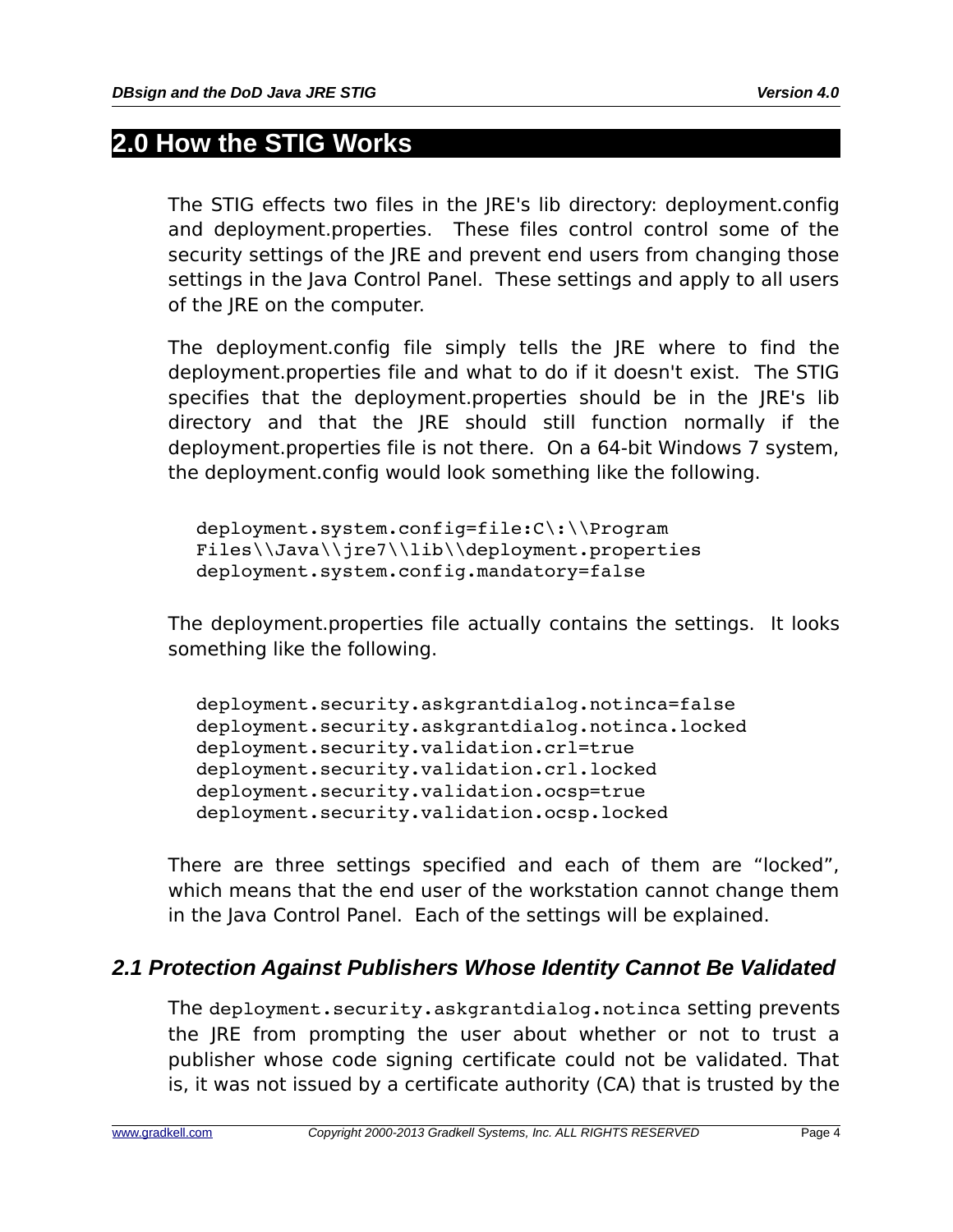JRE. If the publishers signing certificate cannot be validated, then the applet with not be executed. The end user will only be prompted to trust applets signed by publishers whose identity is verifiable.

The deployment.security.askgrantdialog.notinca.locked setting indicates that the user should not be allowed to change this setting the in the Java Control Panel.

### *2.2 Protection Against Publishers With Revoked Certificates*

Since a Certificate Authority can revoke a publishers code signing certificate, the DoD has mandated that the revocation status of the publishers certificate should be checked. This can be performed in two ways: Certificate Revocation Lists (CRLs) and the Online Certificate Status Protocol (OCSP). Both of these methods require access to the Internet. Since Gradkell's code signing certificate was issued by Verisign, these revocation status checking methods require access to verisign.com.

The deployment.security.validation.crl=true setting tells the JRE to attempt to perform revocation status checking using CRLs. When this is enabled the JRE will attempt to download a CRL from a URL that it specified inside the publishers code signing certificate. In the DBsign UWS 4.0.7.0 the URL is http://csc3-2010-crl.verisign.com/CSC3-2010.crl.

The deployment.security.validation.crl.locked setting indicates that the user should not be allowed to change this setting the in the Java Control Panel.

The deployment.security.validation.ocsp=true setting tells the JRE to attempt to perform revocation status checking using OCSP. When this is enabled the JRE will attempt to access an OCSP responder at a URL that it specified inside the publishers code signing certificate. In the DBsign UWS 4.0.7.0 the URL is http://ocsp.verisign.com/.

The deployment.security.validation.ocsp.locked setting indicates that the user should not be allowed to change this setting the in the Java Control Panel.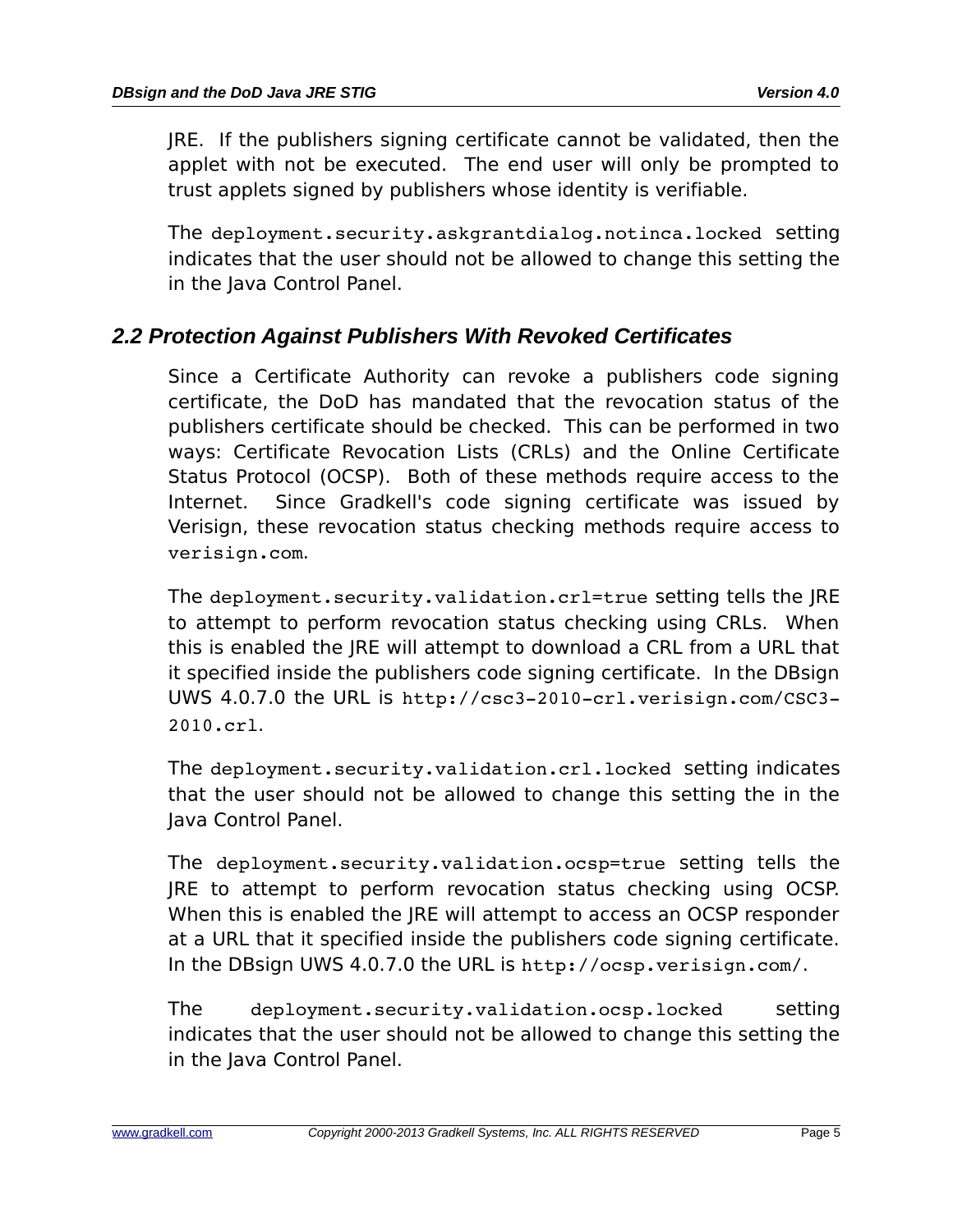# **3.0 Possible Side Effects Of The STIG**

Since the STIG requires that the publishers code signing certificate be both

- issued by a CA certificate that is trusted by the JRE, and
- proven to be not revoked via a successful revocation status check (using either CRLs or OCSP),

the JRE will not allow the signed applet to be executed outside the sandbox unless both these conditions are satisfied. When this STIG is applied, if either of these conditions are not satisfied, the JRE will present a dialog that looks something like the following, but the text at the bottom may be different depending on the cause of the validation failure.

| Warning - Security                                                                                                                                           |         |
|--------------------------------------------------------------------------------------------------------------------------------------------------------------|---------|
| The publisher cannot be verified by a trusted source.<br>Code will be treated as unsigned.                                                                   |         |
| DBsignUWS<br>Name:<br>java.security.cert.CertificateException: Your security configuration will not allow granting<br>permission to self signed certificates |         |
|                                                                                                                                                              | Details |

Figure 3: JRE Security Warning Dialog After STIG

The dialog indicates the the applet will not execute as a signed applet, but will execute in the Java sandbox. Some applets are signed just to prove the origin of the applet. However, if the signed applet does indeed require operating system services not available within the Java sandbox, the applet will not run properly.

## *3.1 Applets from Untrusted CAs*

Some signed applets may not be published using certificates that are trusted by default in the JRE. This would include signed applets published under DoD certificates because the DoD root certificate is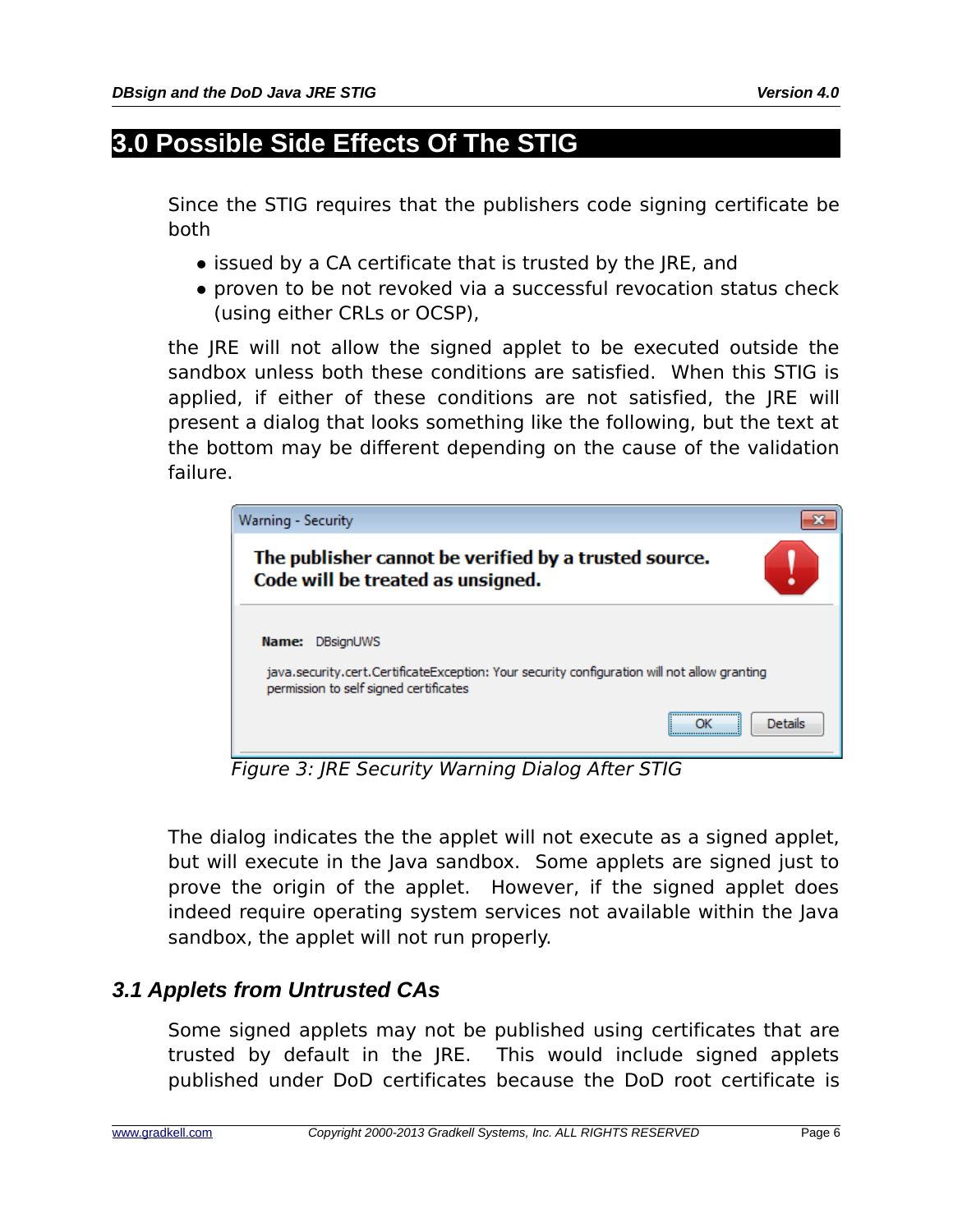not in the JRE's default trust list. These applets will not be able to run on JREs with default trust lists. New CAs will have to be added to the JRE's trust list.

#### *3.2 Clients Without Network Access to CRLs or OCSP*

In some DoD environments, access to DoD servers is permitted, but access to the Internet is blocked. In these environments, users will not be able to execute many signed applets (including the DBsign UWS) because the required CRL or OCSP revocation status checks cannot be performed.

| Warning - Security                                                                                                                                                  |                |
|---------------------------------------------------------------------------------------------------------------------------------------------------------------------|----------------|
| The publisher cannot be verified by a trusted source.<br>Code will be treated as unsigned.                                                                          |                |
| <b>DBsignUWS</b><br>Name:<br>java.security.cert.CertificateException: Your security configuration will not allow granting<br>permission to self signed certificates |                |
|                                                                                                                                                                     | <b>Details</b> |

<span id="page-9-0"></span>Figure 4: Erroneous wording when revocation checking fails.

The dialog in [Figure 4](#page-9-0) was produced by applying the STIG to a Windows 7 machine running Java 1.6 and disallowing access to the Verisign OCSP responser and the Verisign CRL URL. The error message indicates that there was a problem related to self-signed certificates, however the DBsign UWS is not signed by a self-signed certificate. The problem was really that the JRE could not access Verisign's CRLs or OSCP responders. Although the signed applet should not have been allowed to run outside the sandbox, and this dialog should have been presented, we consider the text regarding self-signed certificates to be erroneous.